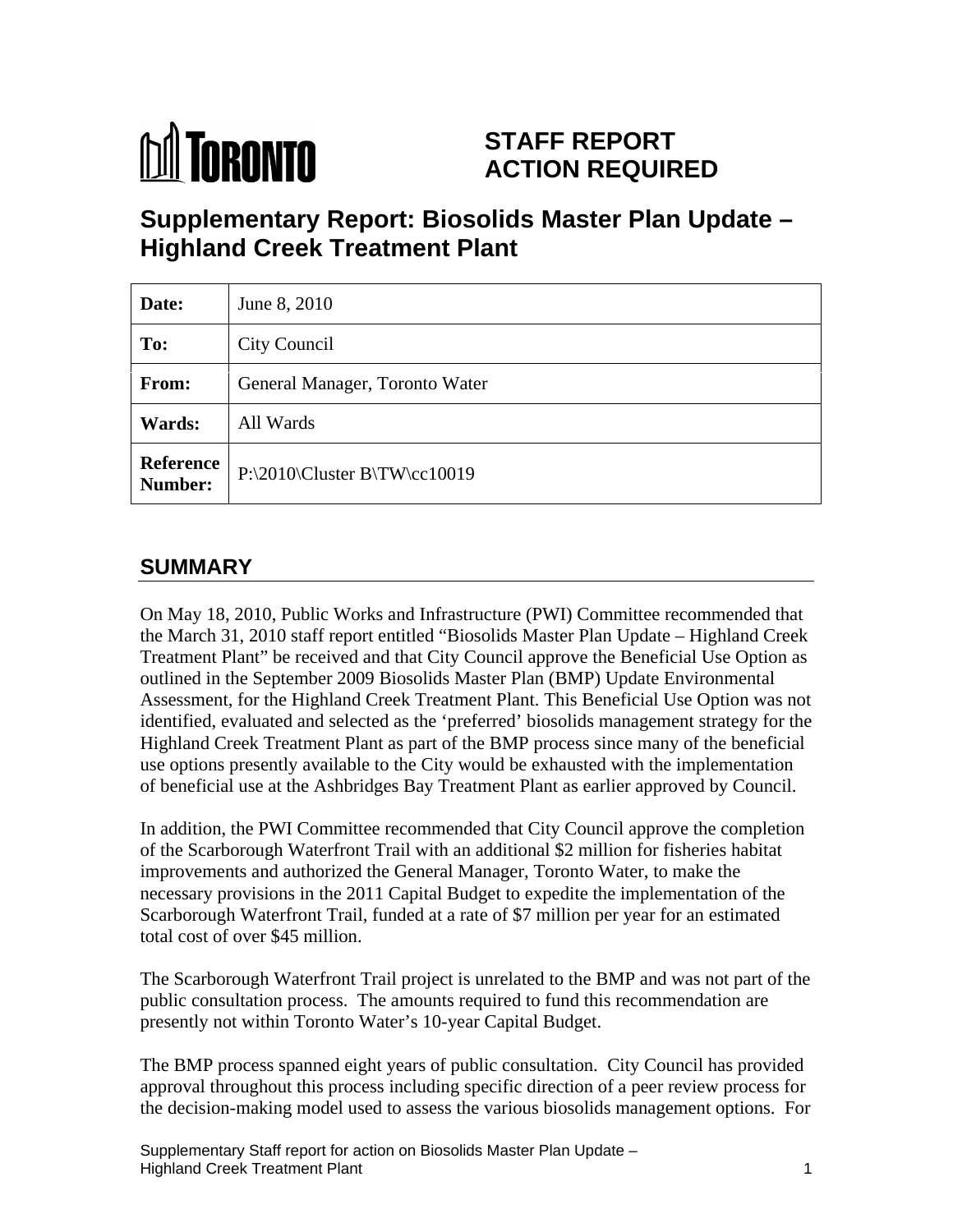the BMP process, the scoring criteria weightings to assess the impacts were as follows: environmental (40%), social (40%) and financial (20%). It must be emphasized that the same decision-making model was used to assess biosolids management options for each of the City's four wastewater treatment plants. Council has already approved the biosolids management strategies for the Ashbridges Bay, Humber and North Toronto Treatment Plants.

This report is submitted in response to the PWI Committee recommendations that significantly amended the BMP proposed strategies for the Highland Creek Treatment Plant from the 'preferred' newer incineration technology to beneficial use of biosolids options. Should Council adopt a change in the proposed BMP strategy, then staff suggests that an amendment be made to one of the PWI Committee recommendations necessary to successfully implement a future beneficial use program. This report also provides updated information (preliminary) on the financial and operational implications of implementing the PWI Committee recommendations for the Highland Creek Treatment Plant.

## **RECOMMENDATIONS**

#### **The General Manager of Toronto Water recommends that:**

- 1. City Council amend recommendation (2) contained in Public Works and Infrastructure Committee Report No. 33, Item PW33.4 so that it now reads as follows:
	- a. "City Council approves both the Beneficial Use Option as the primary biosolids management strategy and the Landfill Disposal Option as a contingency option as outlined in the Biosolids Master Plan Update Environmental Assessment, dated September 2009, for the Highland Creek Treatment Plant and direct the appropriate staff to implement the recommended beneficial use biosolids management strategy contained therein."

## **Financial Impact**

There will be adverse financial implications to Toronto Water's 10 Year Capital and Operating Budgets if City Council adopts the PWI Committee proposed recommendations, as written, since the amounts needed to fund the projects are not within either Toronto Water's 10 year Capital or Operating Budgets.

#### *Scarborough Waterfront Trail Funding*

The Scarborough Waterfront Trail project is unrelated to the BMP and was not part of the public consultation process. The amounts required to fund this project have never been considered by the Budget Committee and are presently not within Toronto Water's 10 year Capital Budget. Completion of the Scarborough Waterfront Trail has been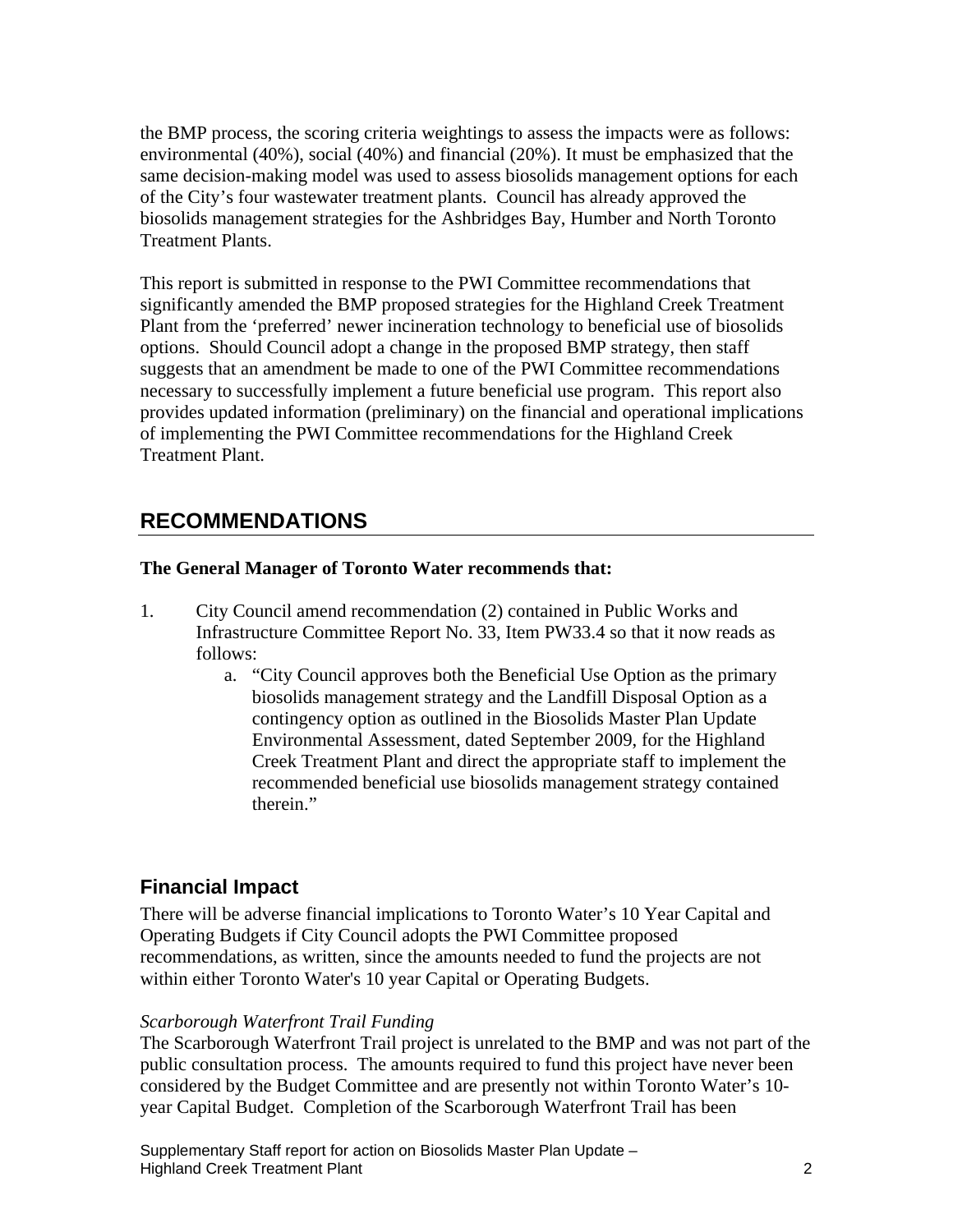estimated by the Toronto and Region Conservation Authority to cost over \$45 million. A further \$2 million for fisheries habitat improvements is also being recommended.

#### *Biosolids Master Plan Funding*

At this time, the extent of the financial implications to the City of selecting the beneficial use option is a preliminary estimate as staff has had limited opportunity to review the impacts of these proposed recommendations. Staff have completed a preliminary update of the financial analysis contained within the BMP based on the most likely scenarios for beneficial use which do not include agricultural land application (i.e. alkaline stabilization for soil amendment and co-composting for degraded site application) and landfill disposal at various sites as a contingency option. The 20 year Net Present Value of the capital and operating costs for the practical beneficial use and landfill disposal options ranges from \$113 million to \$140 million (based on 3% inflation and 5% interest) depending on which destination site is ultimately used to manage the biosolids. This would include a capital investment of \$20 million required to construct an appropriate off-load facility at the Highland Creek Treatment Plant within five years and annual operating costs in the range from \$5.98-\$7.47 million.

An update of the costs presented in the BMP for the fluidized bed incineration option indicates that two units would cost \$75 million to construct and annual operation and maintenance costs are estimated to be approximately \$3.4 million. The 20 year Net Present Value of the capital and operating costs for this option is estimated at \$129 million (3% inflation, 5% interest). Further sensitivity analysis shows that by deferring construction of one unit as recommended by the BMP (i.e. build one unit during the first five years and another during the second five years of a ten year plan) will lower the Net Present Value of this option even further.

| <b>OPTION</b>        | <b>ANNUAL</b>                                                                                                                   | CAPITAL COSTS   20 YEAR NET |                                   |
|----------------------|---------------------------------------------------------------------------------------------------------------------------------|-----------------------------|-----------------------------------|
|                      | <b>OPERATING</b>                                                                                                                |                             | <b>PRESENT</b>                    |
|                      | COSTS (will vary                                                                                                                |                             | <b>VALUE</b>                      |
|                      | depending on sites                                                                                                              |                             | <b>CALCULATION</b>                |
|                      | used)                                                                                                                           |                             | $\vert$ (3% inflation, 5%         |
|                      |                                                                                                                                 |                             | interest rate)                    |
|                      | Beneficial Use and $\left  \frac{15.98 - 17 \text{ million}}{15.98 - 17.47 \text{ million}} \right  \approx 20 \text{ million}$ |                             | $\frac{1}{2}$ \$113-\$140 million |
| Landfill Disposal    |                                                                                                                                 |                             |                                   |
| <b>Fluidized Bed</b> | \$3.4 million                                                                                                                   | \$75 million                | $$129$ million                    |
| Incineration         |                                                                                                                                 |                             |                                   |

The Deputy City Manager and Chief Financial Officer has not been consulted on this report.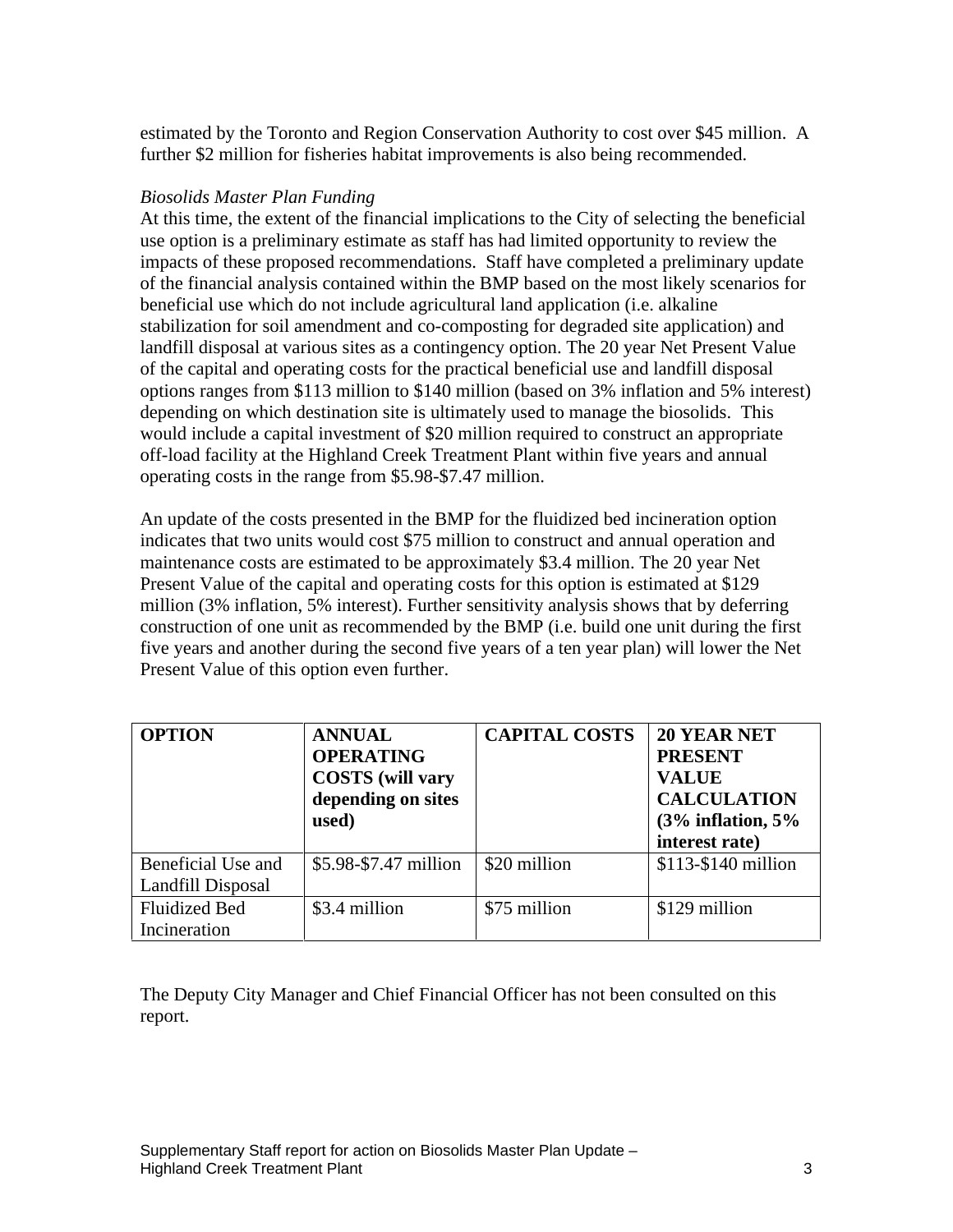## **DECISION HISTORY**

Public Works and Infrastructure (PWI) Committee, at its meeting on May 18, 2010, in considering a staff report titled "Biosolids Master Plan Update – Highland Creek Treatment Plant" dated March 31, 2010, recommended that the report be received and that City Council approve the Beneficial Use Option for the Highland Creek Treatment Plant and direct the appropriate staff to implement the beneficial use biosolids management strategy. In addition, the PWI Committee recommended that City Council approve the completion of the Scarborough Waterfront Trail with an additional \$2 million for fisheries habitat improvements and authorize the General Manager, Toronto Water, to make the necessary provisions in the Toronto Water 2011 Capital Budget to expedite the implementation of the Scarborough Waterfront Trail, funded at a rate of \$7 million per year.

The PWI Committee Decision Document can be found at: <http://www.toronto.ca/legdocs/mmis/2010/pw/decisions/2010-05-18-pw33-dd.htm>

## **ISSUE BACKGROUND**

In the fall of 2002, the City of Toronto initiated a Biosolids and Residuals Master Plan (BRMP) that was to provide direction on the future management of biosolids and water residuals generated by the City's water and wastewater treatment plants to the year 2025. The BRMP was undertaken in accordance with the Municipal Class EA process as defined in the *Environmental Assessment Act*. A draft of the BRMP was released for 30 day public comment on September 16, 2004. The public comment period was extended by Works Committee until a peer review of the process could be completed.

As a result of public concerns regarding the recommended biosolids management strategies identified in the draft BRMP, Works Committee requested that the General Manager of Toronto Water, together with the Medical Officer of Health, undertake a peer review of the decision-making model and methodology used to assess the various biosolids management options in the BRMP.

The Panel met during the fall of 2007 and concluded that the decision-making model used in the draft BRMP was reasonable and commonly used in master plans and Environmental Assessments.

A Terms of Reference based on the panel's recommendations was prepared by staff in 2008. The City's consultant, AECOM, completed the work in accordance with the Terms of Reference in the fall of 2009 as part of the original BRMP project.

The final Biosolids Master Plan can be viewed at the following web sites: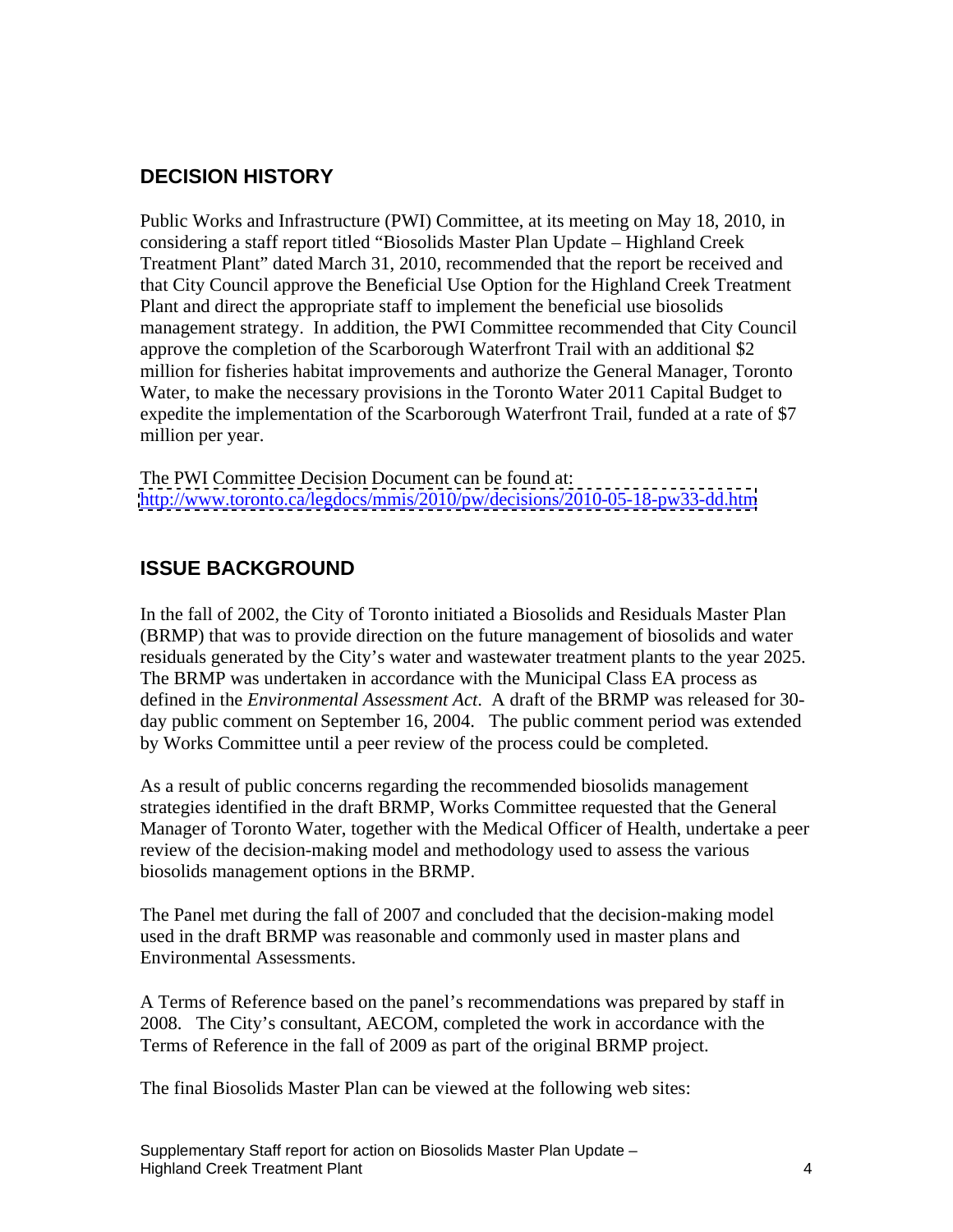[http://www.toronto.ca/wes/techservices/involved/wws/biosolids/pdf/master\\_plan\\_report\\_](http://www.toronto.ca/wes/techservices/involved/wws/biosolids/pdf/master_plan_report_) [with\\_app\\_a\\_vol\\_1\\_to\\_m.pdf](http://with_app_a_vol_1_to_m.pdf) http://www.toronto.ca/wes/techservices/involved/wws/biosolids/pdf/master\_plan\_app\_a vol\_2.pdf and the state of the state of the state of the state of the state of the state of the state of the state of the state of the state of the state of the state of the state of the state of the state of the state of http://www.toronto.ca/wes/techservices/involved/wws/biosolids/pdf/master\_plan\_app\_a vol\_3.pdf and a set of the set of the set of the set of the set of the set of the set of the set of the set of the set of the set of the set of the set of the set of the set of the set of the set of the set of the set of t

## **COMMENTS**

The BMP recommended strategy for the Highland Creek Treatment Plant is to continue to operate the existing multiple hearth incinerators over the next 5-10 years to take advantage of the major maintenance and refurbishment work currently underway, and to commence within five years the process of replacing them with new modernized fluidized bed incinerators with energy recovery and state of the art scrubbing technology that meets/exceeds current and future MOE emission standards.

This strategy maximizes the remaining useful life of the existing infrastructure, ensures that a reasonable return on investment in major maintenance works is achieved and ensures replacement infrastructure is in place before the end of the 10 year useful life of the existing equipment. This option was presented to the public for review and comment as part of the BMP consultation process and the local community adjacent to the Highland Creek Treatment Plant were supportive of the fluidized bed option.

On May 18, 2010, PWI Committee recommended a significant departure from this recommended strategy and a marked change in the identified and evaluated 'preferred' option for the Highland Creek Treatment Plant; namely seeking approval from City Council to implement the Beneficial Use Option as outlined in the September 2009 BMP Update Environmental Assessment.

There are significant implications associated with the recommendations of the PWI Committee as follows:

### **Scarborough Waterfront Trail**

The PWI Committee proposed recommendations will have a significant financial impact on Toronto Water's 10 Year Capital Budget. Completion of the Scarborough Waterfront Trail has been estimated by the Toronto and Region Conservation Authority to cost over \$45 million. A further \$2 million for fisheries habitat improvements is also being recommended. This project is a new capital project that is unrelated to the BMP and has not previously been considered by the Budget Committee. Furthermore, these amounts are presently not within Toronto Water's 10 year Capital Budget.

### **Beneficial Use Options**

The BMP presented a cost analysis for beneficial use options, which include agricultural land application of biosolids cake, and alkaline stabilization, composting or pelletization followed by agricultural land application.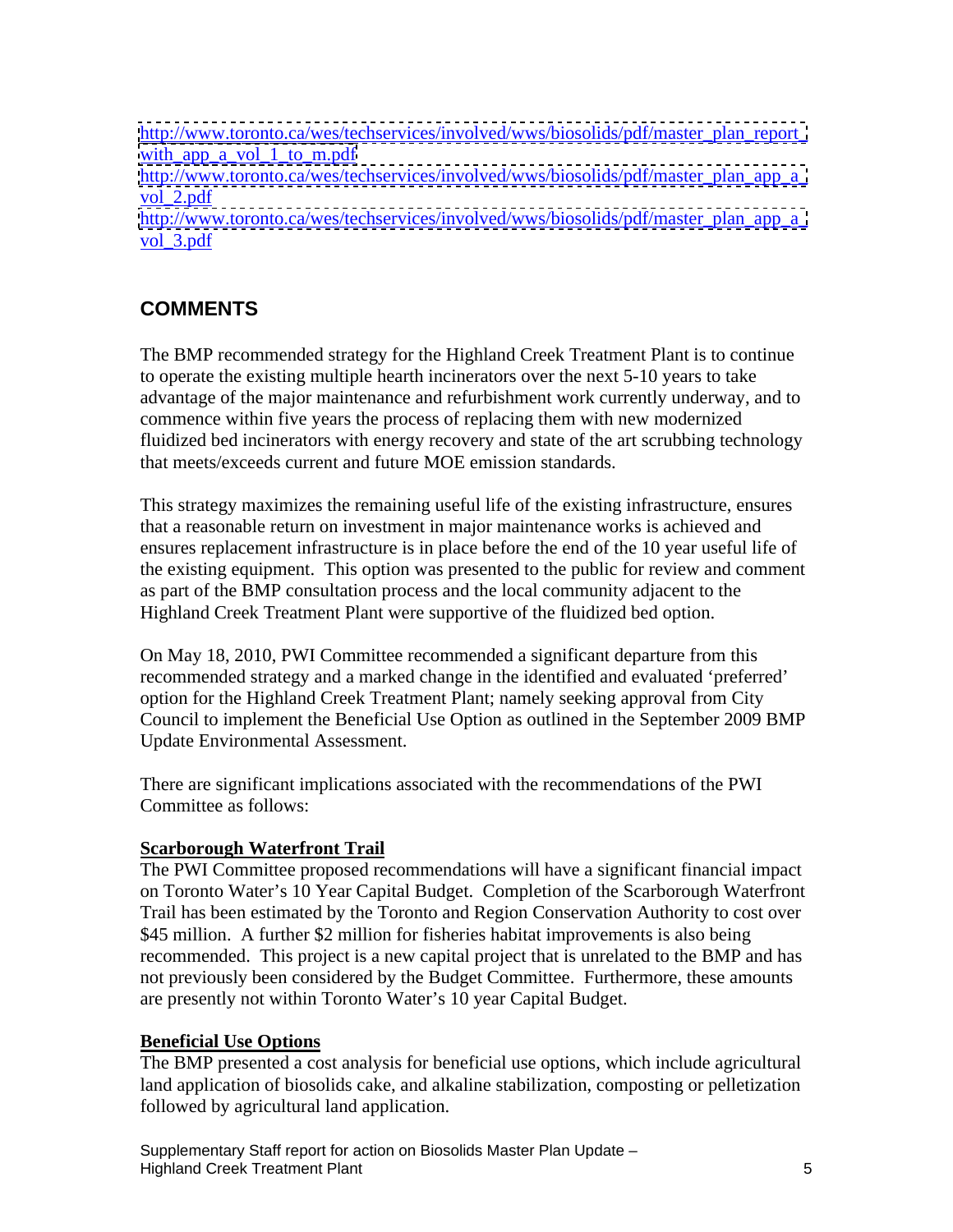However, the BMP recognized that there is a significant shortfall of beneficial use capacity available to the City for agricultural land application of biosolids cake. This has been well documented over the last few years as the City has been able to manage only about 12-14% of biosolids generated at the Ashbridges Bay Treatment Plant through a long term land application contractor.

As a result, several short-term contracts have been established for biosolids management from the Ashbridges Bay Treatment Plant, and those contractors have used a number of biosolids management outlets, including a small portion of beneficial use (agricultural land application, alkaline stabilization and degraded site application), and a much larger portion to a number of landfills in New York state. The short-term contracts are significantly more expensive, since the ultimate management sites (land or disposal) are varied and at significant distances from the City, many outside Ontario.

While the BMP identified beneficial use as a potential option for Highland Creek Treatment Plant, it also recognized that since it was selected as a preferred management option for the Ashbridges Bay Treatment Plant, the capacity for beneficial use for land application to agricultural fields would be completely exhausted (page 147, last paragraph of the BMP Document). Therefore, while the lower prices for long-term contracts was presented in the BMP, managing biosolids at this lower rate is not feasible for the Highland Creek Treatment Plant, as it is not compatible with the implementation of maximizing beneficial use at the Ashbridges Bay Treatment Plant.

In light of the above, management options for hauling biosolids from the Highland Creek Treatment Plant that include beneficial use can be considered to include:

- Utilizing the existing short-term contracts, which include beneficial uses as well as landfilling at a variety of sites besides the Greenland Landfill Site; and
- Alkaline stabilization or composting at City owned or private facility off-site.

The costs to beneficially use biosolids generated at the Highland Creek Treatment Plant (or dispose of at various landfills) would range from \$140 to \$175 per wet tonne, with the lower range being a short-term landfill or beneficial use contract, and the higher end being alkaline stabilization at an off-site facility. The annual operating costs could range from \$5.98-\$7.47 million.

In addition, an on-site truck loading facility would need to be constructed at the Highland Creek Treatment Plant to accommodate 4 to 5 large tractor trailers per day (based on 5 days per week). Due to the potential odours during loading of the trucks, and the need for short-term storage (for weekends, holidays) etc., a covered facility that allows trucks to fill inside from storage hoppers would be required. Air collected in the facility would be directed to an odour control filter before the air can be released to the environment.

A similar facility was constructed at the Ashbridges Bay Treatment Plant in 2001 and cost approximately \$45 million. For the Highland Creek Treatment Plant, this facility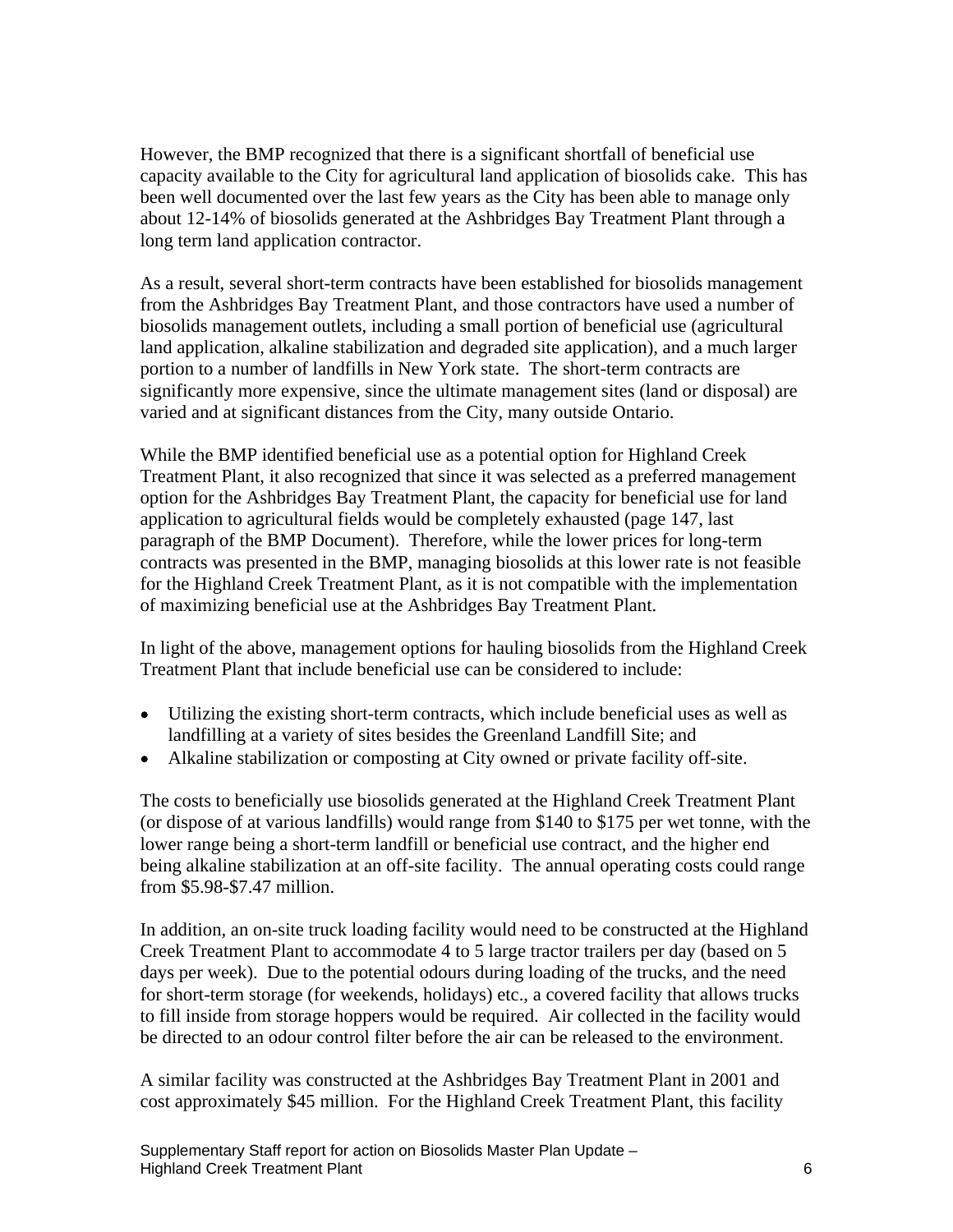would have a capital cost in the range of \$20 to 25 million (\$20 million assumed for analysis purposes). An implementation time frame to construct the facility is estimated at 4-5 years depending on the conditions of approval required by the Ministry of the Environment. It is unknown at this time if the project would require the completion of a Schedule "C" Class Environmental Assessment delaying implementation of this option.

Therefore, the 20 year Net Present Value of the capital and operating costs for a beneficial use option, which includes disposing at various landfills, would range from \$113 million to \$140 (based on 3% inflation and 5% interest).

#### **Fluidized Bed Incineration**

Significant information has been provided on the fluidized bed incineration option for biosolids management. This incineration technology would replace the older multiple hearth technology and include advanced emission control equipment. This option would result in lower greenhouse gas generation, lower operating costs and a more reliable biosolids management approach, relative to the existing incineration equipment. The operating cost of a fluidized bed incinerator is estimated at \$72 per wet tonne. Annual operation and maintenance costs are estimated to be approximately \$3.4 million for fluidized bed incineration.

The capital and net present value costs have been updated to include the construction and operation of the facility and emission control equipment. The capital cost is estimated at a total of \$75 million in present day dollars. The 20 year Net Present Value of the capital and operating costs for fluidized bed incineration is estimated at \$129 million (3% inflation, 5% interest). Capital costs are based on construction costs of recent (within last 4 years) fluidized bed incineration facilities in Ontario.

A sensitivity analysis of the Net Present Value for the fluidized bed incineration option indicates that the amount can be further reduced if calculated based on the BMP recommendation of phasing the construction of the two units over ten years. The BMP recommends constructing one unit for an estimated \$35 million during the first five years and another unit for an estimated \$40 million during the second five years of a 10 year time period. This strategy maximizes the remaining useful life of the existing infrastructure and ensures replacement infrastructure is in place before the end of the 10 year useful life of the existing equipment.

Furthermore, an Environmental Assessment study would not be required for this option, since the fluidized bed technology would replace/upgrade the existing multiple hearth technology, with no increase to capacity. The estimated implementation schedule for this option is approximately 3.5 to 4 years.

#### **Legal Implications**

There may also be legal implications arising from PWI Committee's recommendations related to whether this proposed change in 'preferred' biosolids management strategy raises any procedural issues under the requirements of the Municipal Class EA process.